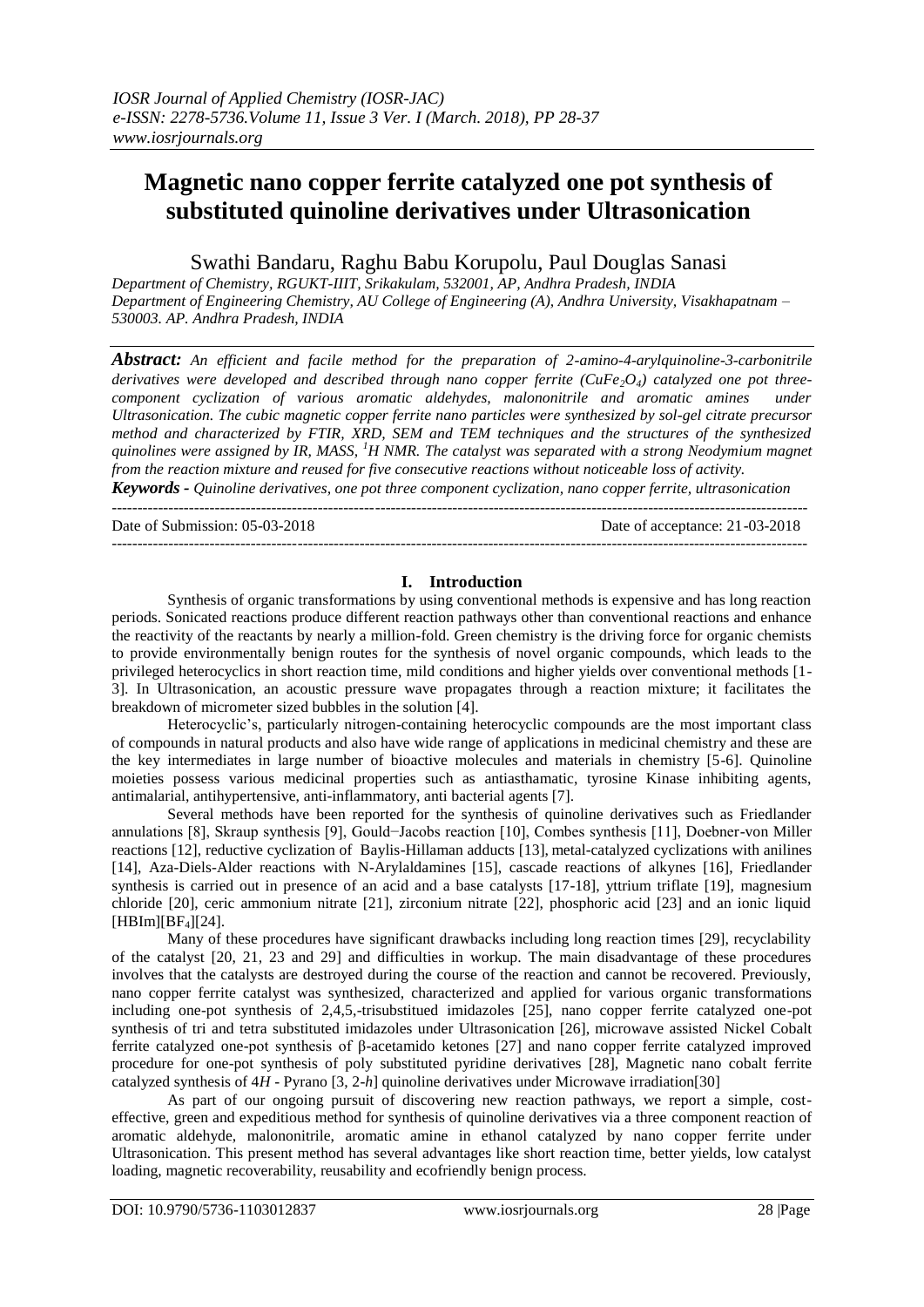## **II. Experiment**

Solvents and chemicals are of AR grade and used without further purification. For the characterization of the calcined as-synthesized nano copper ferrite, the XRD spectra were recorded on PANalytical-Xpertpro diffractometer and the average crystallite size was determined from the corresponding XRD data. The microstructural morphology was studied with a Scanning Electron Microscope (SEM) model JEOL –JSM 6610 LV. FTIR spectra were recorded on BRUKER ALPHA FT-IR with Opus 6.1 version. Specific surface area (SBET) of samples was determined by BET surface area analyzer (Nova 2000 series, Quanta chrome Instruments, UK).<sup>1</sup>H NMR was recorded on the Bruker-Avance 300-MHz spectrometer in DMSO-d<sub>6</sub>/CDCl<sub>3</sub>, using TMS as internal standard. Chemical shifts are given in parts per million (ppm). The FT-IR spectroscopy of samples was carried out on a Perkin Elmer, precisely 100 FT-IR spectrometer in the 400–4000 cm<sup>-1</sup> region. NCMS mass spectra were recorded on a MASPEC low resolution mass spectrometer operating at 70 eV. Ultrasonication was performed in a Rivotek ultrasonic cleaner with Transducer PZT crystals (Morgan Matrac, UK make) bonded on the base of the tank with welbond technique (frequency of 40 kHz and an output power of 250 W) and the purity of products was checked out on thin layer chromatography (TLC) on aluminum-backed plates coated with Merck Kieselgel60 F254 silica gel, visualizing the spots under ultraviolet light.

## **2.1 General procedure for the synthesis of catalyst**

Magnetic spinel nano copper ferrite catalyst with composition  $CuFe<sub>2</sub>O<sub>4</sub>$  was chosen for this study. For the preparation of catalyst, aqueous solutions of stoichiometric amounts of copper nitrate along with ferric citrate were reacted with citric acid in 1:1 molar ratio.  $P<sup>H</sup>$  of the solution was increased to 7 by addition of ammonia to complete the reaction and ethanediol was added. The solution was evaporated very slowly over a period of ten to twelve hours to dryness. Viscosity and color changed as the solution turned into puffy, porous and dry gel. As soon as the solvent removal is completed, dried precursor undergoes a self-ignition reaction to form a very fine powder known as as-synthesized powder. The as-synthesized powder thus obtained was calcined in a muffle furnace at 500 $\mathrm{^{0}C}$  for 2 hours to remove the residual carbon.

#### **2.2 General procedure for the one-pot synthesis of quinoline derivatives catalyzed by nano copper ferrite (4a-4i):**

About 500 mg of the catalyst was taken and activated at 500  $\rm{^0C}$  for 2 hours and cooled to room temperature before the experiment. In a beaker, equimolar quantities of aromatic aldehyde (10 mmol) and malononitrile (10 mmol) were mixed together along with the catalyst and 5ml of ethanol were added. Now the beaker was kept in ultrasonic bath, where the surface of reactants is slightly lower than the level of water. The reactants are irradiated at temperature 40 <sup>o</sup>C, to produce arylidenemalononitrile as a solid product. After formation of arylidenemalononitrile, 10 mmol of aromatic amine was added and irradiation is continued till the reaction is completed. The completion of the reaction was monitored by TLC (n-hexane: ethyl acetate 3:1), the formed product mixture was cooled to room temperature and ethyl alcohol added until the product was dissolved. The products were isolated by removing the catalyst magnetically from the reaction mixture. All the products were characterized by spectral analysis IR,  ${}^{1}$ H NMR and Mass Spectral techniques.

#### **2.2.1. 2-amino-6-chloro-4-(3-nitrophenyl) quinoline-3-carbonitrile (4a)**

White solid, (IR, KBr, υ Cm<sup>-1</sup>); 3446.61 (NH<sub>2</sub>, str), 2225.80 (CN, str), 1596.00 (C=N, str); <sup>1</sup>H NMR (400MHz, CDCl3, δ-ppm); 8.7 (s, 1H, Ar), 7.8-8.0 (m, 3H, Ar), 7.9 (s, 1H, Ar), 8.5-8.6 (d, 2H, Ar), 7.3 (s, 2H, NH2); Molecular formula  $(C_{16}H_9CIN_4O_2)$ : MASS (NCMS) (m/z):325, [M+1]:326.

#### **2.2.2. 2-amino-6-chloro-4-(4-methoxyphenyl) quinoline-3-carbonitrile (4b)**

White solid,  $(IR, KBr, \nu \text{ Cm}^{-1})$ ; 3446.61 (NH<sub>2</sub>, str), 2225.80 (CN, str), 1570.72 (C=N, str); <sup>1</sup>H NMR (400MHz, CDCl3, δ-ppm); 7.8-8.0 (d, 1H, Ar), 7.7 (s, 1H, Ar), 7.3 (s, 2H, NH2), 7.1-7.0 (d, 1H, Ar), 7.0 (d, 2H, Ar), 6.6 (d, 2H, Ar), 3.9-4.0 (s, 3H, OCH<sub>3</sub>); Molecular formula (C<sub>17</sub>H<sub>12</sub>ClN<sub>3</sub>O): MASS (NCMS) (m/z):309, [M+1]:310.

## **2.2.3. 2-amino-4-(4-bromophenyl)-6-chloroquinoline-3-carbonitrile (4c)**

White solid,  $(IR, KBr, \nu \ \text{Cm}^{-1})$ ; 3571.87, 3453.10 (NH<sub>2</sub>, str), 2226.00 (CN, str), 1578.91 (C=N, str); <sup>1</sup>H NMR  $(400MHz, CDCl<sub>3</sub>, \delta-ppm); 7.7$  (s, 1H, Ar), 7.8 (d, 2H, Ar), 7.6 (d, 4H, Ar), 7.3 (s, 2H, NH<sub>2</sub>); Molecular formula  $(C_{16}H_9$  BrClN<sub>3</sub>): MASS (NCMS) (m/z):358, [M+1]:359.

## **2.2.4. 2-amino-4-(4-methoxyphenyl)-6-nitroquinoline-3-carbonitrile (4d)**

White solid, (IR, KBr, v Cm<sup>-1</sup>); 3475.42, 3453.68 (NH<sub>2</sub>, str), 2222.08 (CN, str), 1571.52 (C=N, str); <sup>1</sup>H NMR (400MHz, CDCl3, δ-ppm); 8.1-8.0 (d, 2H, Ar), 7.9-8.0 (d, 2H, Ar), 7.5-7.6 (s, 1H, Ar), 7.3 (s, 2H, NH2), 6.6-6.7 (d, 2H, Ar), 3.9-4.0 (s, 3H, OCH<sub>3</sub>); Molecular formula  $(C_{17}H_{12}N_4O_3)$ : MASS (NCMS) (m/z):320, [M+1]:321.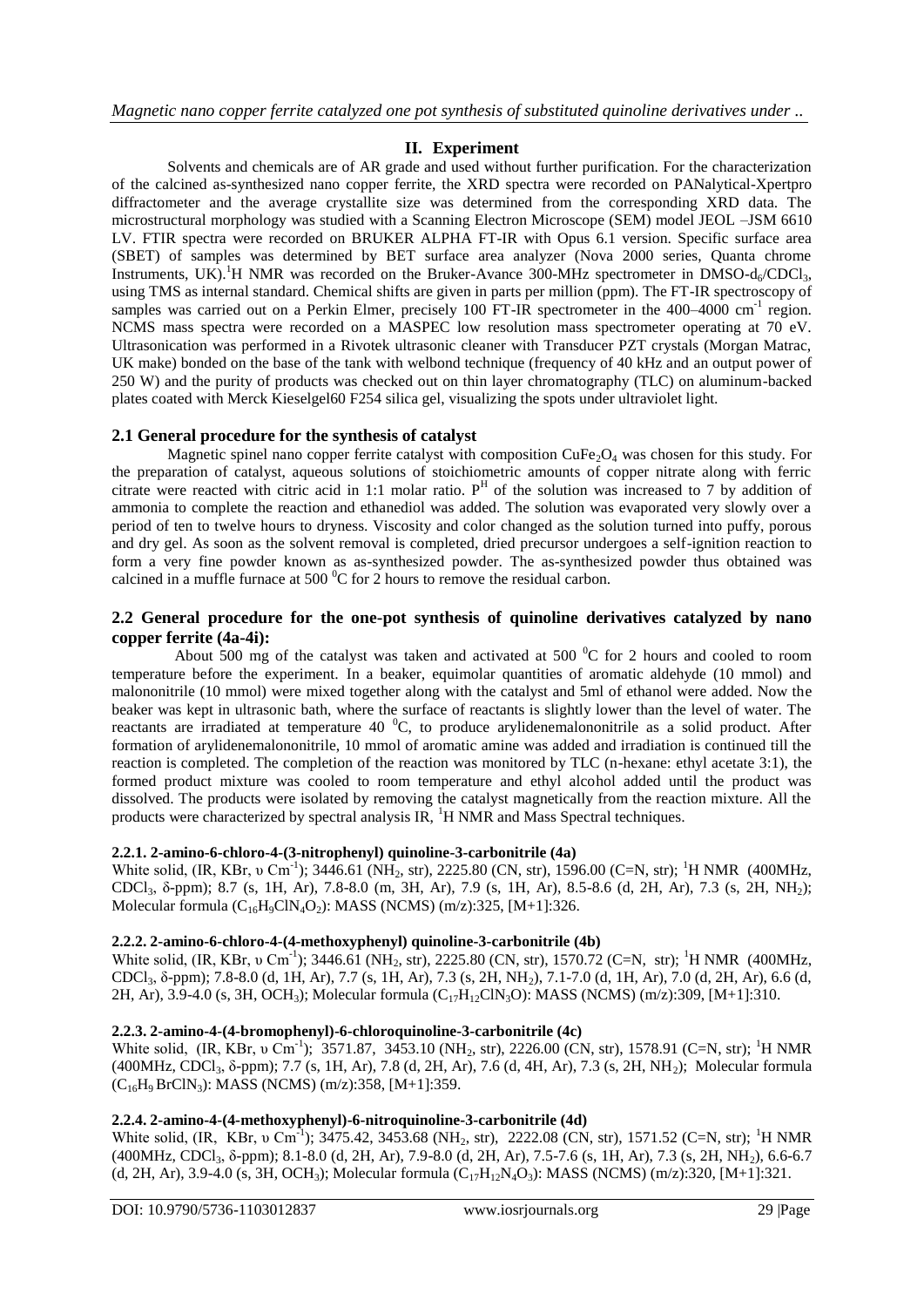#### **2.2.5. 2-amino-4-(4-chlorophenyl)-6-nitroquinoline-3-carbonitrile (4e)**

White solid, (IR, KBr, v Cm<sup>-1</sup>); 3446.32, 3422.50 (NH<sub>2,</sub> str), 2226.13 (CN, str), 1584.37 (C=N, str); <sup>1</sup>H NMR (400MHz, CDCl3, δ-ppm); 8.1 (d, 2H, Ar), 7.8 (d, 2H, Ar), 6.6 (d, 2H, Ar), 7.3 (s, 2H, NH2), 7.7 (s, 1H, Ar), 7.5 (d, 2H, Ar); Molecular formula  $(C_{16}H_9C1N_4O_2)$ : MASS (NCMS) (m/z):324, [M+1]:325.

#### **2.2.6. 3-amino-1-(4-chlorophenyl) benzo[***f***]quinoline-2-carbonitrile (4f)**

White solid,  $(IR, KBr, \nu \text{ Cm}^{-1})$ ; 3422.48 (NH<sub>2</sub>, str), 2226.27 (CN, str), 1583.97 (C=N, str); <sup>1</sup>H NMR (400MHz, CDCl3, δ-ppm); 8.2-8.3 (d, 2H, Ar), 8.0 (d, 2H, Ar), 7.9-7.8 (d, 2H, Ar), 7.7 (d, 2H, Ar), 7.5 (d, 2H, Ar), 7.2-7.3 (s, 2H, NH<sub>2</sub>); Molecular formula  $(C_{20}H_{12}CN_3)$ : MASS (NCMS) (m/z):329, [M+1]:330.

#### **2.2.7. 3-amino-1-(4-methoxyphenyl) benzo[***f***]quinoline-2-carbonitrile (4g)**

White solid,  $(IR, KBr, \nu \text{ Cm}^{-1})$ ; 3424.24 (NH<sub>2</sub>, str), 2221.75 (CN, str), 1571.86 (C=N, str); <sup>1</sup>H NMR (400MHz, CDCl3, δ-ppm); 7.8-8.0 (d, 2H, Ar), 7.6-7.7 (d, 2H, Ar), 7.4-7.5 (d, 2H, Ar), 7.0 (d, 2H, Ar), 6.7-6.8 (d, 2H, Ar), 7.3 (s, 2H, NH<sub>2</sub>), 3.9-4.0 (s, 3H, OCH<sub>3</sub>); Molecular formula (C<sub>21</sub>H<sub>15</sub>N<sub>3</sub>O): MASS (NCMS) (m/z):325, [M+1]:326.

#### **2.2.8. 2-amino-4-(4-chlorophenyl) quinoline-3-carbonitrile (4h)**

White solid, (IR, KBr, v Cm<sup>-1</sup>); 3423.95, (NH<sub>2</sub>, str), 2226.88 (CN, str), 1584.28 (C=N, str); <sup>1</sup>H NMR (400MHz, CDCl3, δ-ppm); 7.8 (d, 2H, Ar), 7.5 (d, 2H, Ar), 7.1 (m, 1H, Ar), 7.1 (s, 2H, NH2), 6.9-7.0 (s, 2H, Ar), 7.2 (m, 1H, Ar); Molecular formula  $(C_{16}H_{10}C/N_3)$ : MASS (NCMS) (m/z):279, [M+1]:280.

#### **2.2.9. 2-amino-4-(4-bromophenyl) quinoline-3-carbonitrile (4i)**

White solid, (IR, KBr, v Cm<sup>-1</sup>); 3454.33, (NH<sub>2</sub>, str), 2224.18 (CN, str), 1577.97 (C=N, str); <sup>1</sup>H NMR (400MHz, CDCl3, δ-ppm); 8.0-7.9 (d, 2H, Ar), 7.7-7.8 (d, 2H, Ar), 7.6-7.7 (d, 2H, Ar), 7.3 (s, 2H, NH2), 7.4-7.5 (d, 2H, Ar); Molecular formula  $(C_{16}H_{10}BrN_3)$ : MASS (NCMS) (m/z):323, [M+1]:324.

## **III. Results and Discussion**

## **3.1 Characterization of Nano copper ferrite by X-Ray Diffraction (XRD) Analysis**

Figure 1 shows typical XRD pattern for nano copper ferrite sample which was sintered at 500  $^{\circ}$ C. The pattern shows all the characteristic peaks of a spinal structure and confirms the phase formation indicating the absence of other impurity phases. The XRD parameters of various peaks were compared with the standard data of the cubic copper ferrite (JCPDS # 77-10) and found to be in cubic phase. The particle size and other characteristics of the copper nano particles obtained from the XRD pattern using Scherer's formula was found to be 30 and reported in Table 1. The peaks can be indexed to (220), (311), (400), (422), (511) and (440) planes of a cubic unit cell.



**Fig 1- XRD Spectrum of nano copper ferrite powder Table 1:- Particle size and other characteristics of the nano CuFe2O4 obtained from the XRD analysis**

| Lattice<br><b>Parameter</b> | <b>Density</b><br>$\mathcal{O}(0)$ | <b>FWHM</b> | <b>Porosity</b> | Grain<br><b>Size</b> | Particle<br>Size nm |
|-----------------------------|------------------------------------|-------------|-----------------|----------------------|---------------------|
| 8.374                       | 93.4                               | 0.284       | 8.2             | .42                  | 30                  |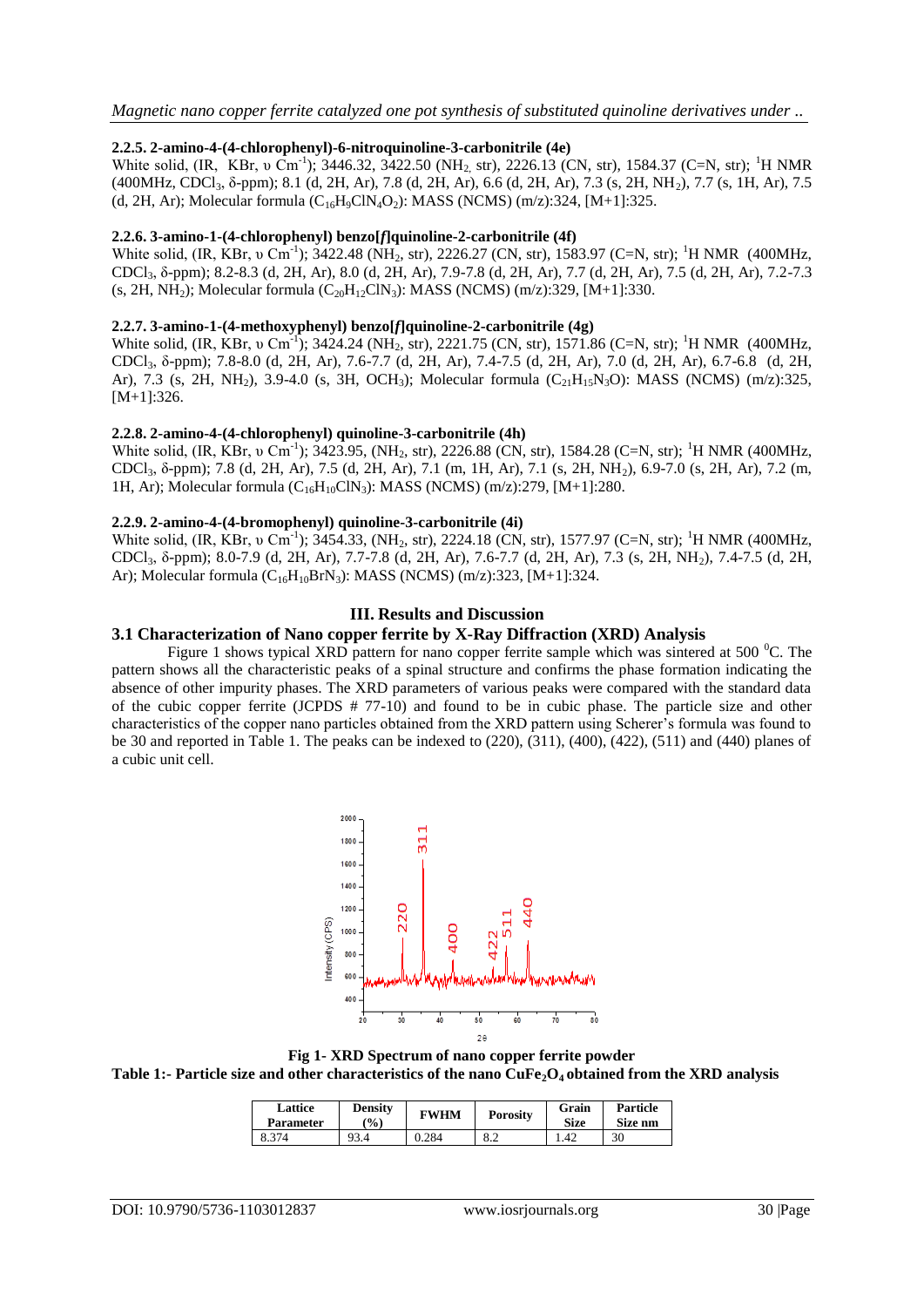## **3.2 Infrared Spectroscopy**

In order to confirm the formation of the spinel phase and to understand the nature of the residual carbon in the samples, the FT-IR spectra of the as-synthesized powder and thermally treated powder were recorded and shown in Figure 2. The as-synthesized sample shows characteristic absorptions of ferrite phase with a strong absorption around  $600 \text{ cm}^{-1}$ . Waldron studied the vibrational spectra of ferrites and attributed the sharp absorption band around  $580 \text{ cm}^{-1}$  to the intrinsic vibrations of the tetrahedral groups and the other band of the octahedral groups. There are two weak and broad absorptions around 1040, 1400, 1600, 3400 cm-1 corresponding to the presence of small amount of residual carbon in the samples. These absorptions in the present case are very weak which indicate that the residual carbon has mostly burnt away during the sintering process.



**Fig 2- FTIR Spectrum of nano copper ferrite powder**

## **3.3 Morphological and Elemental Analysis (SEM&EDX)**

Figure 3 shows the typical SEM image of the nano copper ferrite sintered at 500  $^{\circ}$ C. The crystallite size calculated from XRD is in the range of below 30 nm which is in agreement with the SEM image. The structural composition and crystallinity of the copper ferrite nano particles was further examined by using SEM and TEM. The iron and copper ratio in the nano crystals as determined by EDX analysis was very much close to the atomic ratio in the formula  $CuFe<sub>2</sub>O<sub>4</sub>$ 



**Figure 3: SEM image of CuFe2O4**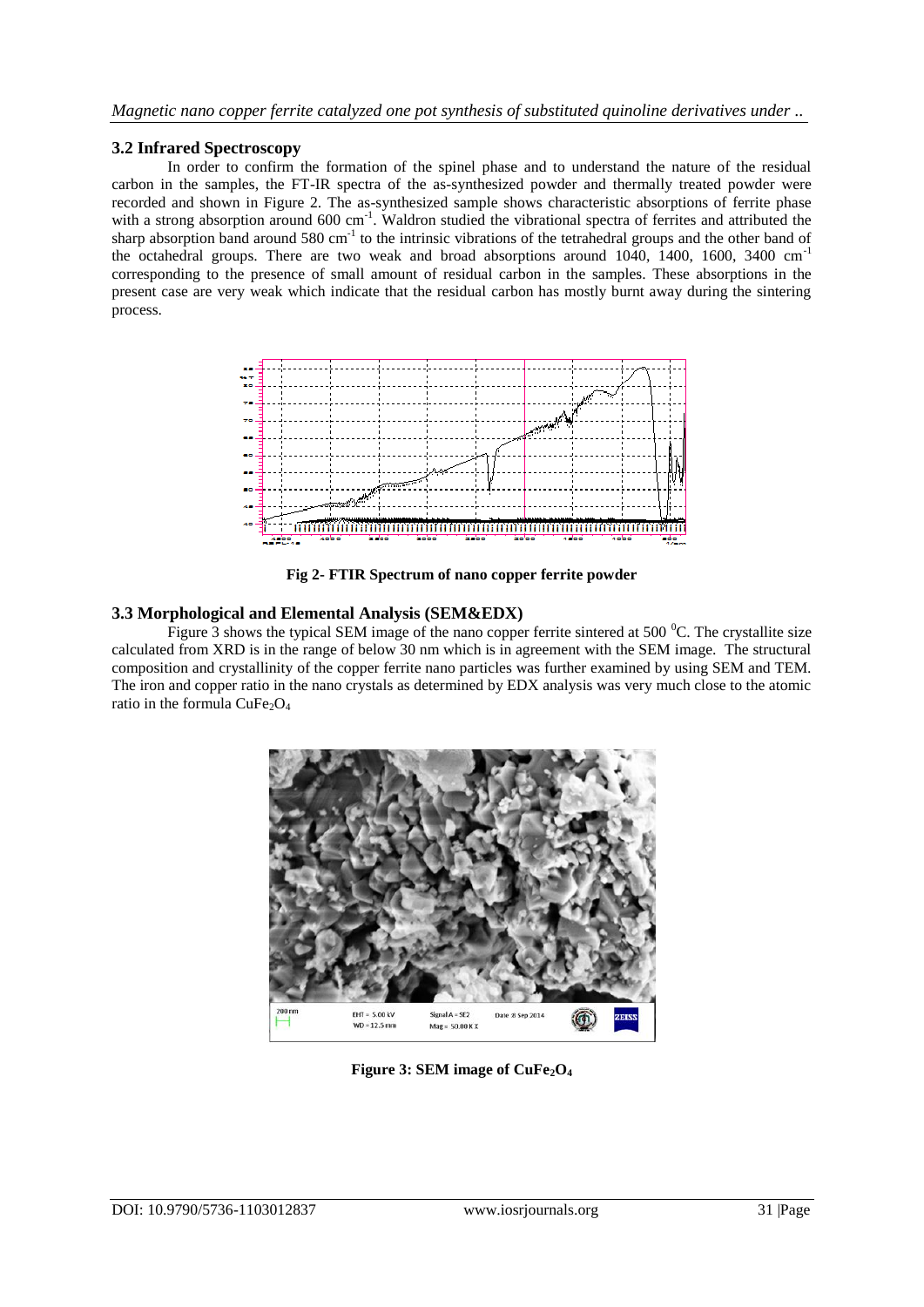*Magnetic nano copper ferrite catalyzed one pot synthesis of substituted quinoline derivatives under ..*



**Fig 4- TEM image of CuFe2O<sup>4</sup>**



**Fig 5: Selected area electron diffraction of nano CuFe2O<sup>4</sup>**

The Transmission Electron Microscope image as shown Figure 4. Bright Field TEM Image of  $CuFe<sub>2</sub>O<sub>4</sub>$  and the Selected Area Electron Diffraction of CuFe<sub>2</sub>O<sub>4</sub> are shown in Figure 5. The average size of the nano copper ferrite particles is close to 25 nm

## **3.4 BET surface area analysis**

The BET surface area of the CuFe<sub>2</sub>O<sub>4</sub> is found to be  $135 \text{m}^2/\text{g}$  respectively.

## **3.5 Catalytic Study**

In this study, nano copper ferrite catalyzed one-pot three component intermolecular cyclization of aromatic aldehydes, malononitrile and aromatic amines is described as a simple model reaction and shown in Scheme 1. The results are reported in Table-4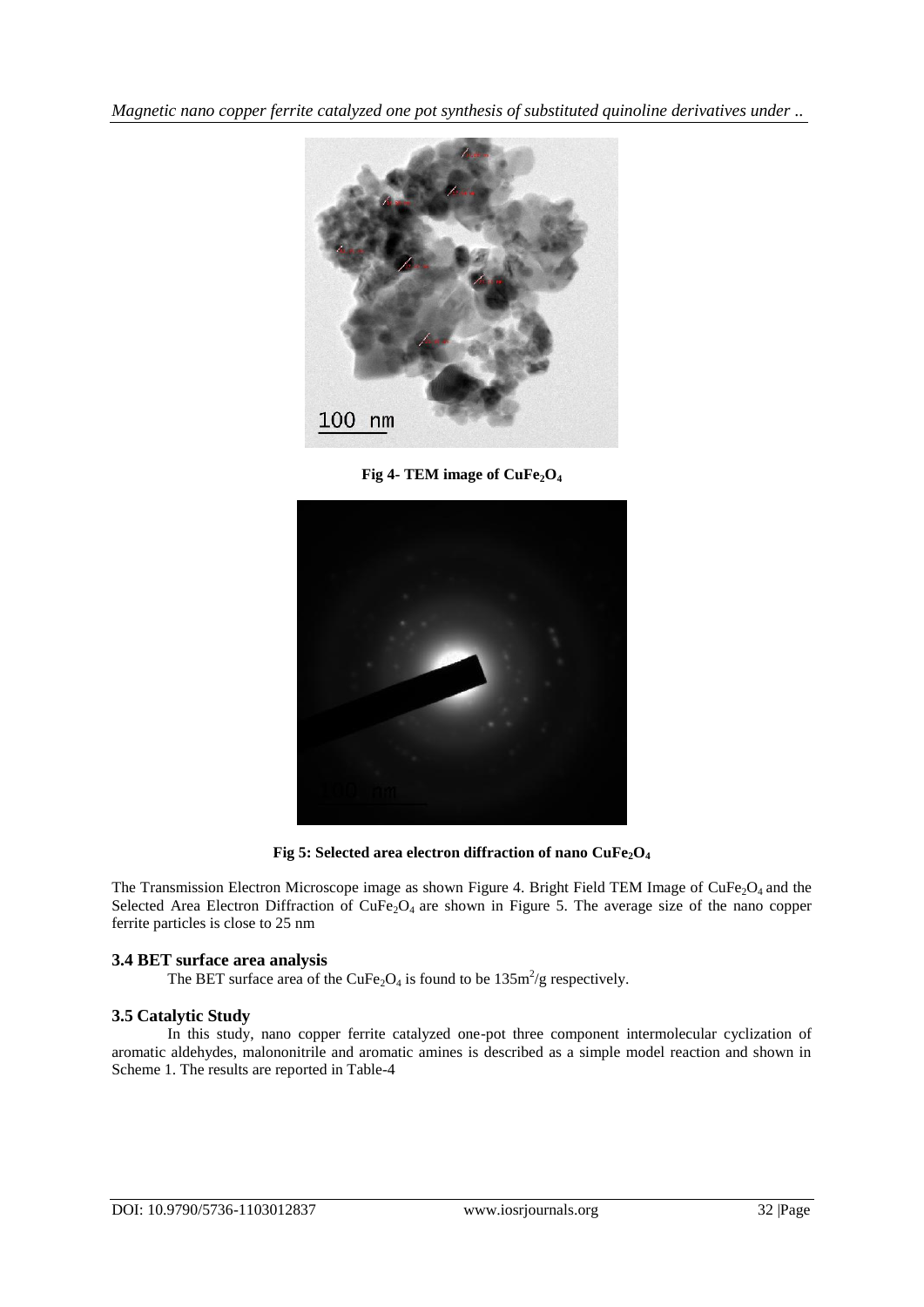

**Scheme1:- Nano copper ferrite catalyzed green synthesis of quinoline derivatives under Ultrasonication (4a-4i)**

copper ferrite =  $Cu^{+2}O^{2}Fe_2^{+3}O_3^{-2}$ 

#### **3.5.1. Plausible mechanism for the synthesis of substituted quinoline derivatives**

-H  $-H<sub>2</sub>O$ W  $Fe^{-3}$  $(1)$  $Fe^{-3}$  $Fe^{-3}$ Oxidation **CN** by  $O<sup>2</sup>$  $Fe^{-3}$  $NH<sub>2</sub>$  $(2)$ 

#### **Scheme 2:- Plausible mechanism for the synthesis of substituted quinoline derivatives**

Initially malononitrile undergo deprotanation in presence of Lewis base  $(O<sup>2</sup>)$  of CuFe<sub>2</sub>O<sub>4</sub> to form carbanion which further undergoes nucleophillic addition with aromatic aldehyde in presence of Lewis acid  $(Fe<sup>+3</sup>)$  produce an intermediate product arylidenemalononitrile (1). In the next step, the aromatic amine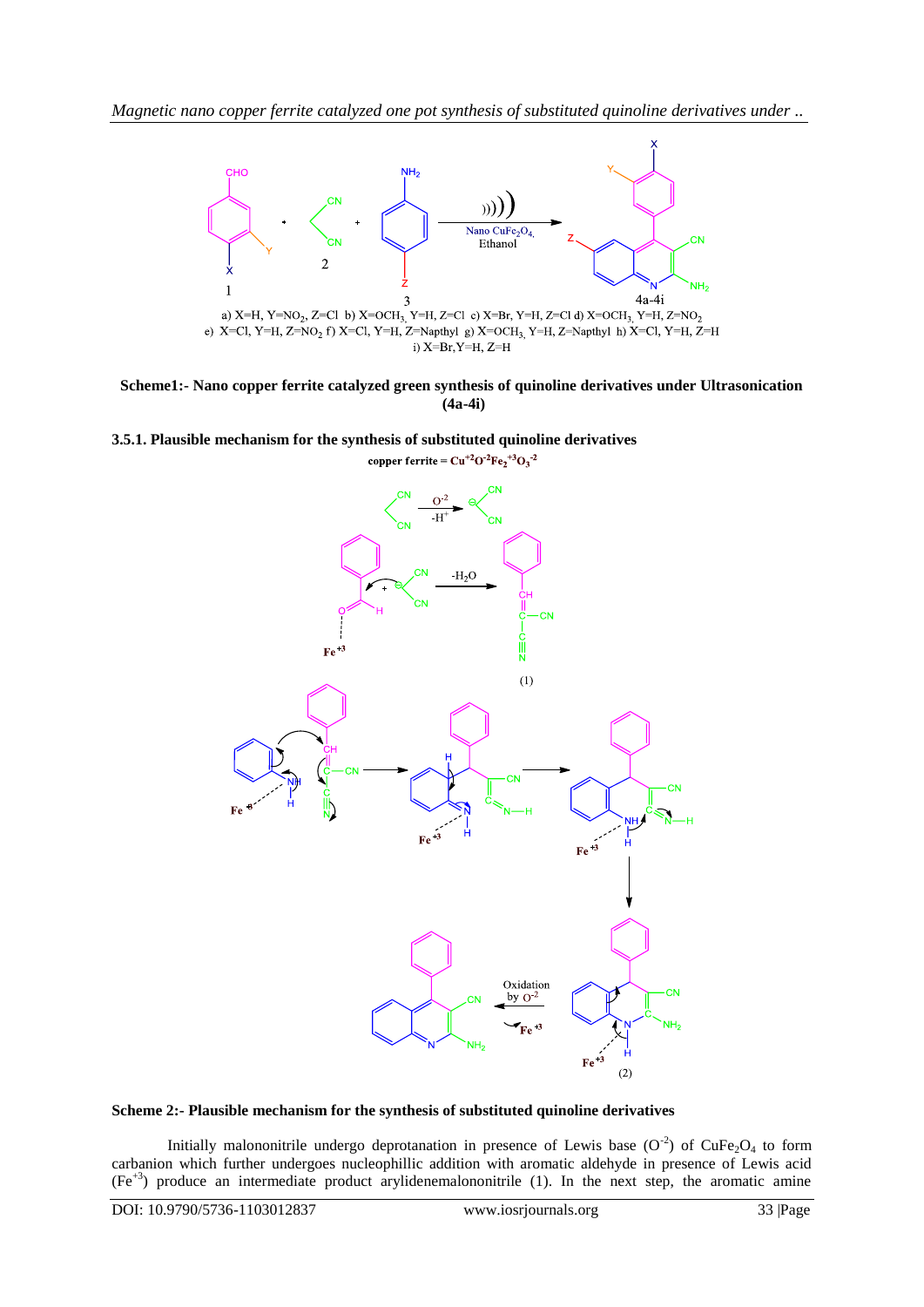undergoes Micheal addition with arylidenemalononitrile (1) leads to cyclization to form dihydro quinoline derivative (2). During the course of the reaction process, the Lewis bases ( $O^2$ ) in CuFe<sub>2</sub>O<sub>4</sub> cause the oxidation process, leading to aromatization finally to form quinoline derivatives shown in Scheme 2.

From the literature, a similar synthesis of 2-amino-4-arylquinoline-3-carbonitrile reported by Ali Khalafi-Nezhad et al [29] used L-Proline as a catalyst, which has several disadvantages like high loading amount of organic catalyst, lesser yields and longer reaction time periods. Keeping in view of this, a new approach to develop the target derivatives of quinolines carried out via a one pot three-component cyclization between equimolar quantities of aromatic aldehyde, malononitrile and aromatic amine in ethanol catalyzed by nano copper ferrite under Ultrasonication is described.

#### **3.5.2. Optimization of the reaction parameters**

In this study, effect of loading catalyst, nature of the solvent and reaction time on the synthesis of quinoline derivatives were investigated and the results are tabulated in Table 2 and Table 3.

#### **Table 2:- Comparative study of nano copper ferrite catalyst with L-Proline for the synthesis of the quinoline derivatives**

| Catalyst                         | <b>Solvent</b><br>used | Method               | Time<br>(hours) | Yield<br>$\binom{0}{0}$ | Ref.    |
|----------------------------------|------------------------|----------------------|-----------------|-------------------------|---------|
| CuFe <sub>2</sub> O <sub>4</sub> | EtOH                   | Ultra-<br>sonication |                 | 95                      | Present |
| L-Proline                        | H,O                    | Reflux               |                 | 89                      | 29      |

#### **Table 3:- Effect of amount of nano copper ferrite catalyst loading and solvent on the synthesis of quinoline derivatives.**

| <b>Entry</b>   | CuFe <sub>2</sub> O <sub>4</sub><br>(mg) | <b>Solvent</b>     | <b>Time</b><br>(min) | Yield<br>(%) |
|----------------|------------------------------------------|--------------------|----------------------|--------------|
|                | No catalyst                              | Ethanol            | 150                  | Trace        |
| $\overline{c}$ | 500                                      | Dimethylsulphoxide | 150                  | 20           |
| 3              | 500                                      | Dimethylformamide  | 150                  | 10           |
| 4              | 500                                      | Toluene            | 150                  | 30           |
| 5              | 500                                      | Dioxane            | 150                  | 45           |
| 6              | 500                                      | Acetonitrile       | 145                  | 53           |
|                | 500                                      | Dichloromethane    | 130                  | 40           |
| 8              | 500                                      | Tetrahydrofuran    | 130                  | 45           |
| 9              | 500                                      | Ethyl acetate      | 120                  | 60           |
| 10             | 500                                      | Ethanol            | 120                  | 95           |
| 11             | 600                                      | Ethanol            | 120                  | 96           |
| 12             | 300                                      | Ethanol            | 140                  | 85           |
| 13             | 200                                      | Ethanol            | 140                  | 70           |
| 14             | 200                                      | Ethanol            | 160                  | 70           |

From the catalyst evaluation, nano  $\text{CuFe}_2\text{O}_4$  was superior to L-Proline [29] to produce the better yields of the target 2-amino-4aryl quinoline-3-carbonitrile (4a-4i) in shorter durations and also for the catalyst recovery and reuse. Moreover, non polar solvents like toluene and Tetrahydrofuran led to lower yields, when compared to polar solvents like ethyl acetate and ethanol. The best conversion was observed when the reaction was performed in ethanol (95%). From the experimental data, it was found that 500mg of  $CuFe<sub>2</sub>O<sub>4</sub>$  catalyst was enough to afford (4a-4i) with 95% of isolated yield (Table 3-Entry 10). The product yield remain unaffected when, CuFe<sub>2</sub>O<sub>4</sub> catalyst loading was increased to 600mg (Table 3-Entry 11). However, the yield was decreased when the CuFe<sub>2</sub>O<sub>4</sub> catalyst loading was reduced to 500 to 200mg (Table 3-Entry 12 and 13). Moreover prolonging the reaction time did not increase the yield (Table 3-Entry 14).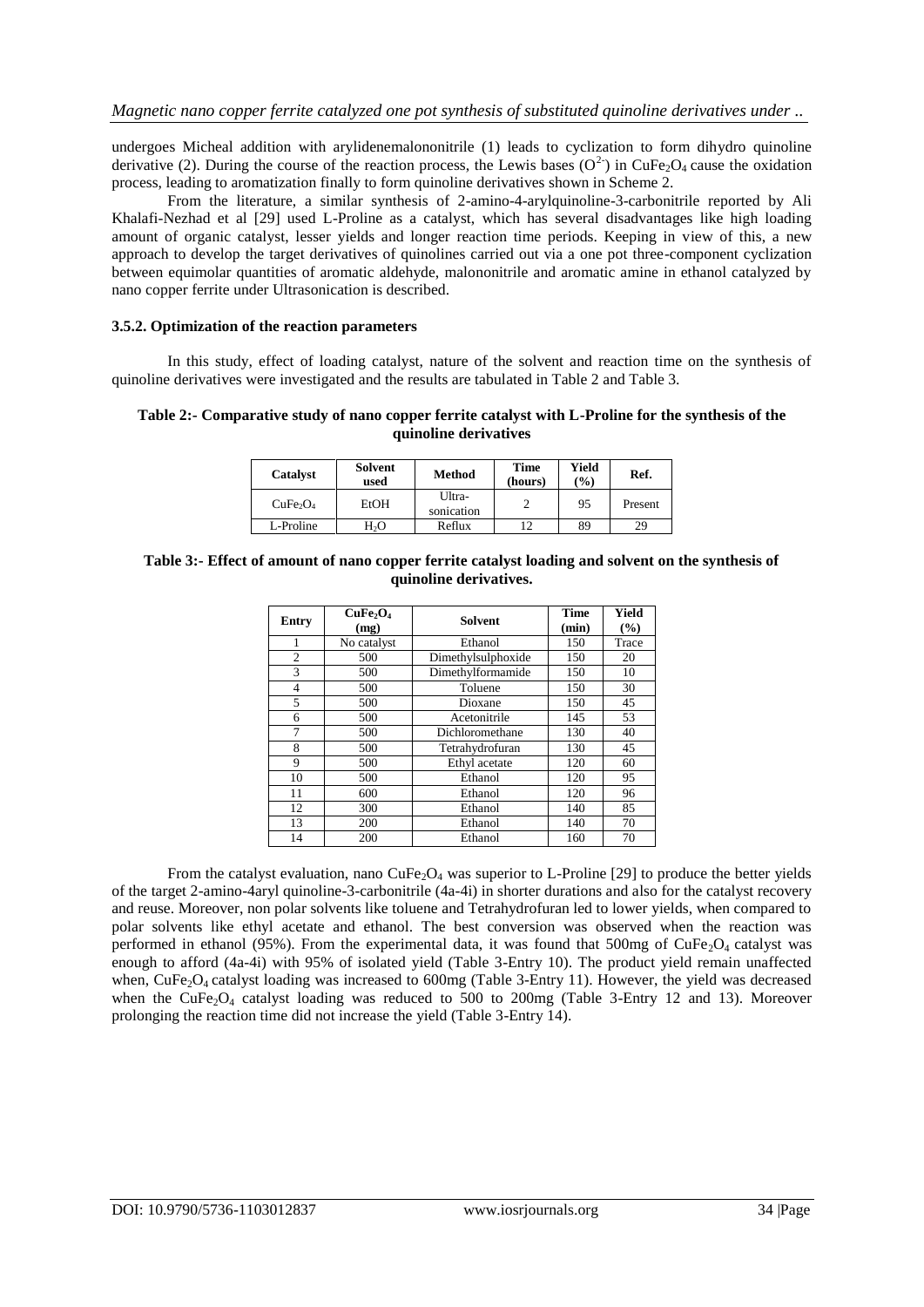| Aldehyde                                | $A \textbf{mine}$                  | <b>Product</b>                                                                                                                                                   | Time (min) | Yield $(\% )$ |
|-----------------------------------------|------------------------------------|------------------------------------------------------------------------------------------------------------------------------------------------------------------|------------|---------------|
| CHO<br>NO <sub>2</sub>                  | NH <sub>2</sub><br>ĊI.             | $\overline{\text{NH}_2}$<br>$\overline{\mathsf{N}_{\mathsf{N}}}$<br>C <sub>1</sub><br><sup>خ</sup> N<br>$\begin{bmatrix} N^+ & O \\ O & O \end{bmatrix}$<br>(4a) | 120        | 95            |
| CHO<br>OCH <sub>3</sub>                 | NH <sub>2</sub><br>Ċ.              | $\overline{\text{NH}_2}$<br>N<br>C <sub>l</sub><br>$\leq N$<br>Ő<br>(4b)                                                                                         | $110\,$    | 93            |
| CHO<br>вŗ                               | NH <sub>2</sub><br>ĊI              | NH <sub>2</sub><br>$\overline{\mathsf{N}}$<br>C1<br>$\tilde{z}$ N<br>Br<br>(4c)                                                                                  | $110\,$    | 90            |
| CHO<br>$\mathsf{I}$<br>OCH <sub>3</sub> | NH <sub>2</sub><br>NO <sub>2</sub> | $\overline{\text{NH}_2}$<br>$\overline{\mathsf{N}_{\mathsf{S}}}$<br>O<br>$\leq N$<br>$\sigma$<br>(4d)                                                            | $120\,$    | 95            |
| CHO<br>ĊI                               | NH <sub>2</sub><br>NO <sub>2</sub> | NH <sub>2</sub><br>$\overline{\mathsf{N}}$<br>O<br>$O = 2$<br>₹N<br>С<br>(4e)                                                                                    | $120\,$    | 80            |

|  |  | Table 4:- Synthesis of quinoline derivatives catalyzed by nano copper ferrite |  |  |
|--|--|-------------------------------------------------------------------------------|--|--|
|--|--|-------------------------------------------------------------------------------|--|--|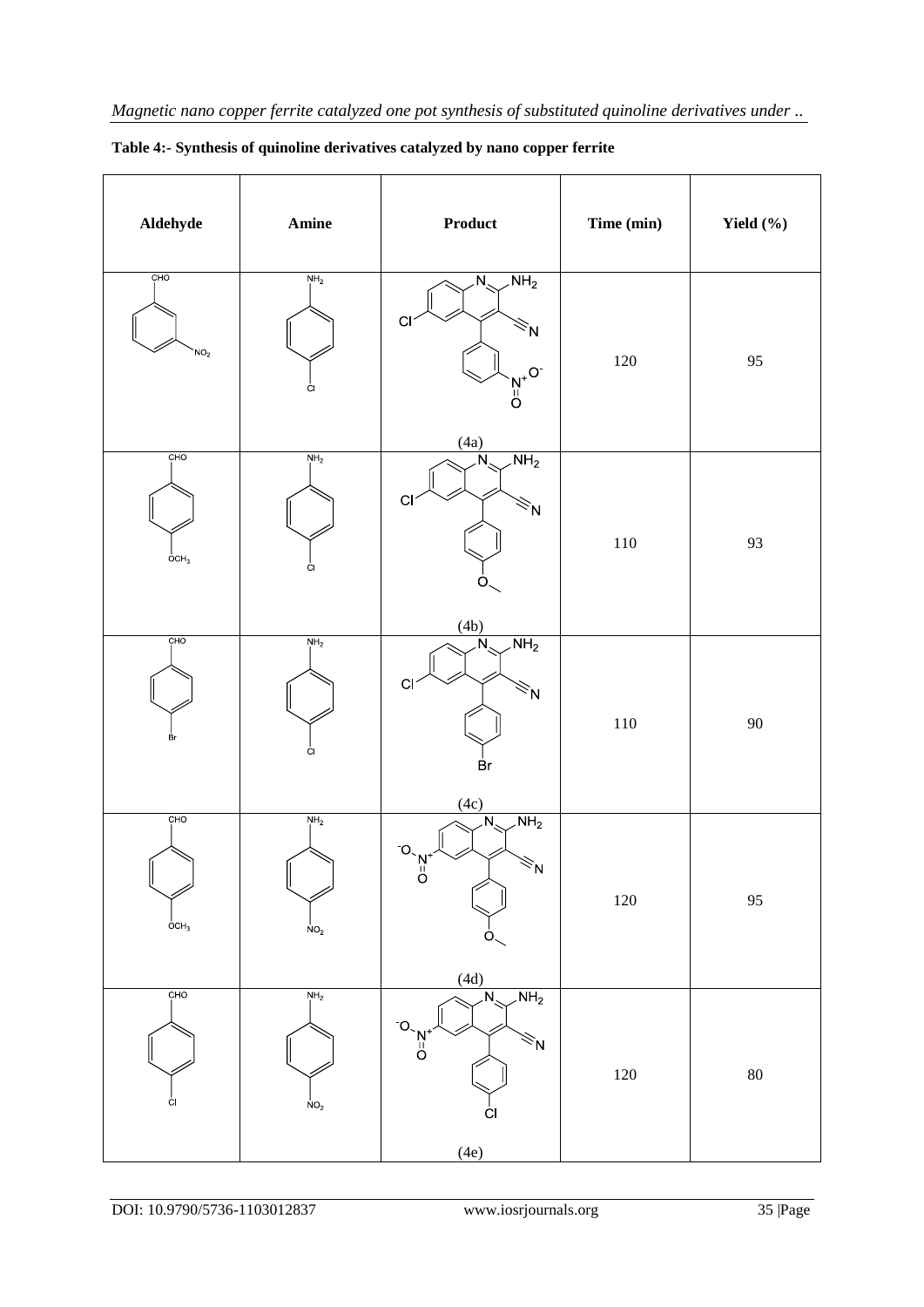| CHO<br>Ċ.               | NH <sub>2</sub> | $\frac{N}{\parallel}$<br>C1<br>$\mathsf{NH}_2$<br>N<br>(4f)    | $120\,$ | $90\,$ |
|-------------------------|-----------------|----------------------------------------------------------------|---------|--------|
| CHO<br>OCH <sub>3</sub> | $\mathsf{NH}_2$ | $\overline{N}$<br>$\overline{O}$<br>$NH_2$<br>N<br>(4g)        | 110     | 85     |
| CHO<br>ĊI               | $N_{1}H_{2}$    | NH <sub>2</sub><br>Ñ<br>$\lesssim_{\mathsf{N}}$<br>CI<br>(4h)  | $120\,$ | 93     |
| CHO<br>Br               | NH <sub>2</sub> | NH <sub>2</sub><br>$\overline{\mathsf{N}}$<br>ŽΝ<br>Br<br>(4i) | $120\,$ | 95     |

## **IV. Recycling of the catalyst**

The recyclability is the most important factor of the nano CuFe<sub>2</sub>O<sub>4</sub> catalyst. After, the completion of the reaction, catalyst was separated by using strong neodymium magnet. The catalyst was washed thrice with ethyl acetate, dried and fresh substrate dissolved in ethyl alcohol under similar conditions without further purification. Finally the catalyst could be used for five, six runs without perceptible decrease in the formation of quinoline derivatives.

## **V. Conclusion**

In this study, we developed an efficient and simplistic method for the synthesis of quinoline derivatives using a nano copper ferrite as a Heterogeneous catalyst. This method has several features like increasing the yield of products, low temperature conditions, minimum reaction times, easy separation of catalyst by strong neodymium (N35) magnet, reusability and recyclability of the catalyst. Moreover, this methodology has various aspects such as to avoid toxic nature of the solvents and give an emphasis to green chemistry

## **Acknowledgement**

The authors S Paul Douglas thank the UGC for the Major Research Project no. F. 41-371/2012 (SR), New Delhi for providing financial assistance and B Swathi for the completion of PhD under UGC-JRF and SRF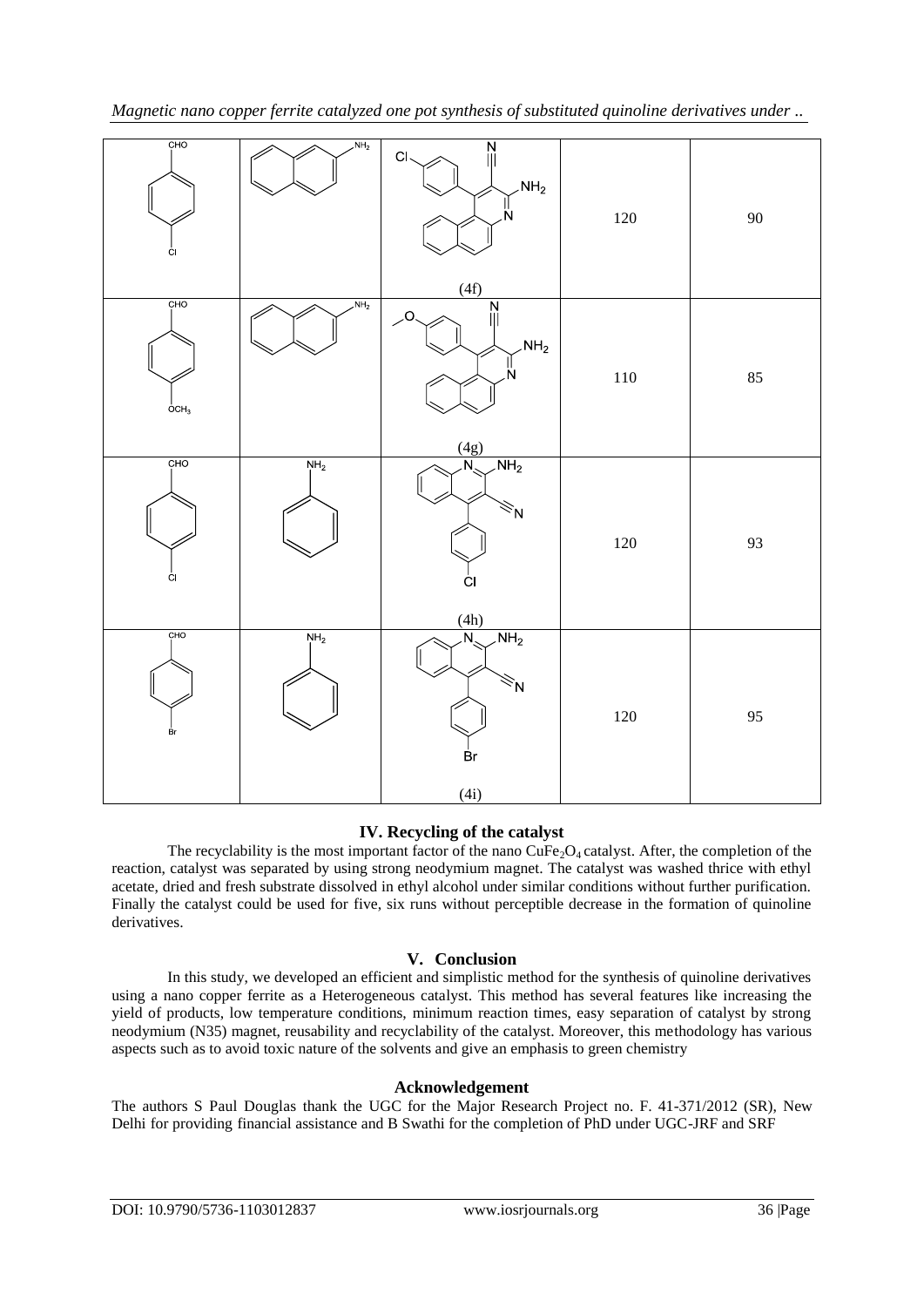#### **References**

- [1] M Ozaki, Y. Adachi, Y. Iwahori, and N. Ishii, Application of fuzzy theory to writer recognition of Chinese characters, *International Journal of Modelling and Simulation, 18(2),* 1998, 112-116. (8)
- [2] P. Ramakanth, M. Suresh, B. Sreekanth and B. Jonnalagadda, Eco-efficient ultrasonic responsive synthesis of pyrimidines/pyridines, *Ultrasonic Sonochemistry, 21*, 2014, 472-477.
- [3] R. B. NasirBaig and R. S. Varma, Alternative energy input: Mechanochemical, microwave and ultrasound-assisted organic synthesis, *Chem. Soc. Rev*, *41*, 2012, 1559−1584.
- [4] A. Dandia, R. Singh and S. Bhaskaran, Facile stereoslective synthesis of spiro [indole-oxiranes] by combination of phase transfer catalyst and ultrasound irradiation and their bioassay, *Ultrason. Sonochem*, *18*, 2011, 1113−1117.
- [5] P.W. Cains, P.D. Martin and C.J. Price, The use of ultrasound in industrial chemical synthesis and crystallization-1. Applications to synthetic chemistry, *Org. Proc. Res. Dev*, *2*, 1998, 34–48.
- [6] a) S. Fustero, M. Sánchez-Roselló, P.Barrio and A. Simón-Fuentes, A Fruitful Decade for the Synthesis of Pyrazoles, *Chem. Rev*, *111*, 2011, 6984. b) N.T Patil and Y.Yamamoto, Coinage Metal-Assisted Synthesis of Heterocycles, *Chem. Rev, 108*, 2008, 3395. (c) A. R. Katritzky, Introduction: Heterocycles, *Chem. Rev*. *104,* 2004, 2125.
- [7] a) V.R. Solomon and H. Lee, Quinoline as a privileged scaffold in cancer drug discovery, *Curr. Med. Chem*, *18*, 2011, 1488. b) K. Kaur, M. Jain, R.P. Reddy and R. Jain, Quinolines and structurally related heterocycles as antimalarials, *Eur. J. Med. Chem*, *45*, 2010, 3245. c) J.P. Michael, Quinoline, quinazoline and acridone alkaloids, *Nat. Prod. Rep*, *24*, 2007, 223. d) C.L. Chiang and C.F. Shu, Synthesis and Characterization of New Polyquinolines Containing 9, 9′-Spirobifluorene Units, *Chem. Mater*, *14,* 2002,1682.
- [8] Jafar Akbari, Akbar Heydari, Hamid Reza Kalhor and Sirs Azizian Kohan, Sulfonic Acid Functionalized Ionic Liquid in Combinatorial Approach, a Recyclable and Water Tolerant-Acidic Catalyst for One-Pot Friedlander Quinoline Synthesis, *J.Comb.Chem*, *12*, 2010,137-140.
- [9] F. Friedländer, Ueber o-Amidobenzaldehyd, *Ber. Dtsch. Chem. Ges*, *15*, 1882, 2572.
- [10] Z.H. Skraup, Skraup quinoline synthesis, *Ber. Dtsch. Chem. Ges*, *13*, 1880, 2086.
- [11] R.G. Gould and W.A. Jacobs, The Synthesis of Certain Substituted Quinolines and 5, 6-Benzoquinolines, *J. Am. Chem. Soc*, *61*, 1939, 2890.
- [12] A. Combes, Combes quinoline synthesis, *Bull. Soc. Chim. Fr*, *49*, 1883, 89.
- [13] O. Doebner and W. von Miller, Uebereine dem Chinolin homologe Base, *Ber. Dtsch.Chem. Ges*, *14*, 1881, 2812.
- [14] a) D. Basavaiah, B.S. Reddy and S.S. Badsara, Recent Developments of the Morita-Baylis-Hillman Reaction, *Chem. Rev*, *110*, 2010, 5447. b) W. Pei, H. X. Wei and G. Li, The Baylis–Hillman condensation of α, β-conjugate cycloketones with aldehydes using diethyl aluminium iodide alone as the promoter, *Chem. Commun*, 2002, 2412. c) G. Li, H.X. Wei, J.J. GAO and T.D. Caputo, TiCl4-Mediated Baylis–Hillman and aldol reactions without the direct use of a Lewis base, *Tetrahedron Lett*, *41*, 2000, 1.
- [15] a) S. Cai, J. Zeng, Y. Bai and X.W. Liu, Access to Quinolines through Gold-Catalyzed Intermolecular Cycloaddition of 2- Aminoaryl Carbonyls and Internal Alkynes, *J. Org. Chem*, *77*, 2012, 801. b) R. Suresh, S. Muthusubramanian, R. Senthilkumaran and G. Manickam, SnCl2-Catalyzed Selective Atom Economic Imino Diels-Alder Reaction: Synthesis of 2-(1H-Pyrrolo[2,3b]pyridin-3-yl)quinolines, *J. Org.Chem*, *77*, 2012, 1468. c) N. Sakai, K. Tamura, K. Shimamura, R. Ikeda and T. Konakahara, Copper-Catalyzed [5 þ 1] Annulations of 2-Ethynylanilines with an N,O-Acetal Leading to Construction of Quinoline Derivatives, *Org. Lett*, *14*, 2012, 836. d) Y. Zhang, P. Li and L. Wang, Iron-catalyzed tandem reactions of aldehydes, terminal alkynes, and primary amines as a strategy for the synthesis of quinoline derivatives, *J. Heterocycl. Chem*, *48*, 2011, 153.
- [16] X. Zhang, B. Liu, X. Shu, Y. Gao, H. Lv and J. Zhu, Silver-Mediated C−H Activation: Oxidative Coupling/Cyclization of N-Arylimines and Alkynes for the Synthesis of Quinolines, *J. Org. Chem*, *77*, 2012, 501.
- [17] J. Barluenga, F. Rodriguez and F.J. Fananas, Recent Advances in the Synthesis of Indole and Quinoline Derivatives through Cascade Reactions, *Chem. Asian J*, *4*, 2009, 1036.
- [18] a) C.C. Cheng and S. Yan, The Friedlander synthesis of quinolines, *J. Org. React. 28,* 1982, 37. b) R.P. Thummel, 2- Aminonicotinaldehyde, *Synlett*, *1*, 1992. c) H. Eckert, Stable Metal-Phthalocyanines as Poison-Resistant Catalysts in Homogeneous Catalysis: Reduction of Organic Compounds with NaBH4, *Angew. Chem., Int. Ed. Engl.*, *20*, 1981, 208. d) S. Gladiali, G. Chelucci, M.S. Mudadu, M.A. Gastaut and R.P. Thummel*,* Friedlander Synthesis of Chiral Alkyl-Substituted 1, 10-Phenanthrolines, *J. Org.Chem*, *66*, 2001, 400.
- [19] E.A. Fehnel, the chemistry of heterocyclic compounds, Quinolines, *J. Heterocycl. Chem*, *31*, 1966, 2899.
- [20] K.D. Surya and A.R. Gibbs, Cobalt (II) chloride catalyzed one-pot synthesis of α-aminonitriles, *Tetrahedron Lett*, *46*, 2005, 1647.
- [21] M.A. Pasha, V.P. Jayashankara and K.A. Mahammed, MgCl<sub>2</sub>.6H<sub>2</sub>O/P-TSA catalysed simple and efficient synthesis of some known and novel quinolines, *Indian journal of chemistry, 47B*, 2008, 1160-1164.
- [22] G. Savitha and P. T. Perumal, An efficient one-pot synthesis of tetrahydroquinoline derivatives via an aza Diels-Alder reaction mediated by CAN in an aqueous medium and oxidation to heteroaryl quinolines, *Tetrahedron Letters*, *47*, 2006, 3589-3593.
- [23] Mohammad Ali Zolfigol, Peyman Salehi, Arash Ghaderi and Morteza Shiri, A catalytic and green procedure for Friedlander quinoline synthesis in aqueous media, *Catalysis Communications*, *8*, 2007, 1214–1218.
- [24] Liang Zhang and Jie Wu, Friedländer Synthesis of Quinolines Using a Lewis Acid-Surfactant-Combined Catalyst in Water, *Advanced Synthesis & Catalysis*, *349*, 2007, 1047–1051
- [25] S.S. Palimkar, S.A. Siddiqui, T. Daniel, R.J. Lahoti and K.V. Srinivasan, Ionic Liquid-Promoted Regiospecific Friedlander Annulations: Novel Synthesis of Quinolines and Fused Polycyclic Quinolines, *J. Org. Chem*, *68*, 2003, 9371.
- [26] S. Paul Douglas, D. Santhipriya, Y. Ramesh, M. Ravikumar, B.Swathi and K. Jayarao, Nano copper and cobalt ferrites as heterogeneous catalysts for the one-pot synthesis of 2,4,5-tri substituted imidazoles, *J. Chem. Sci*, *126*, 2014, 1715-1720.
- [27] S. Paul Douglas, M. Ravi Kumar, B. Swathi, B. Satyanarayana, P. Surekha, V. Sruthi and K. Raghu Babu. Nano Copper Ferrite Catalyzed Sonochemical, One-Pot Three and Four Component Synthesis of Poly Substituted Imidazoles, *Modern Research in Catalysis*, *5*, 2016, 31-44.
- [28] S. Paul Douglas, Ch. Pandu Naidu, Y. Ramesh, B. Satyanarayana, M. Ravi Kumar, B. Swathi, J. Rajendra Kumar and V. Sruthi, Microwave assisted Nickel Cobalt ferrite catalyzed one-pot synthesis of β-acetamido ketones, *International Journal of Engineering Science and Technology*, *7*, No.12, 2015, 418-425.
- [29] S. Paul Douglas, B. Swathi, M. Ravi Kumar, Y. Ramesh, K. Jaya Rao, B. Satyanarayana and Ch. Pandu Naidu, Nano copper ferrite catalyzed improved procedure for one-pot synthesis of poly substituted pyridine derivatives, *Chemical Science Transactions*, *5(2)*, 2016.